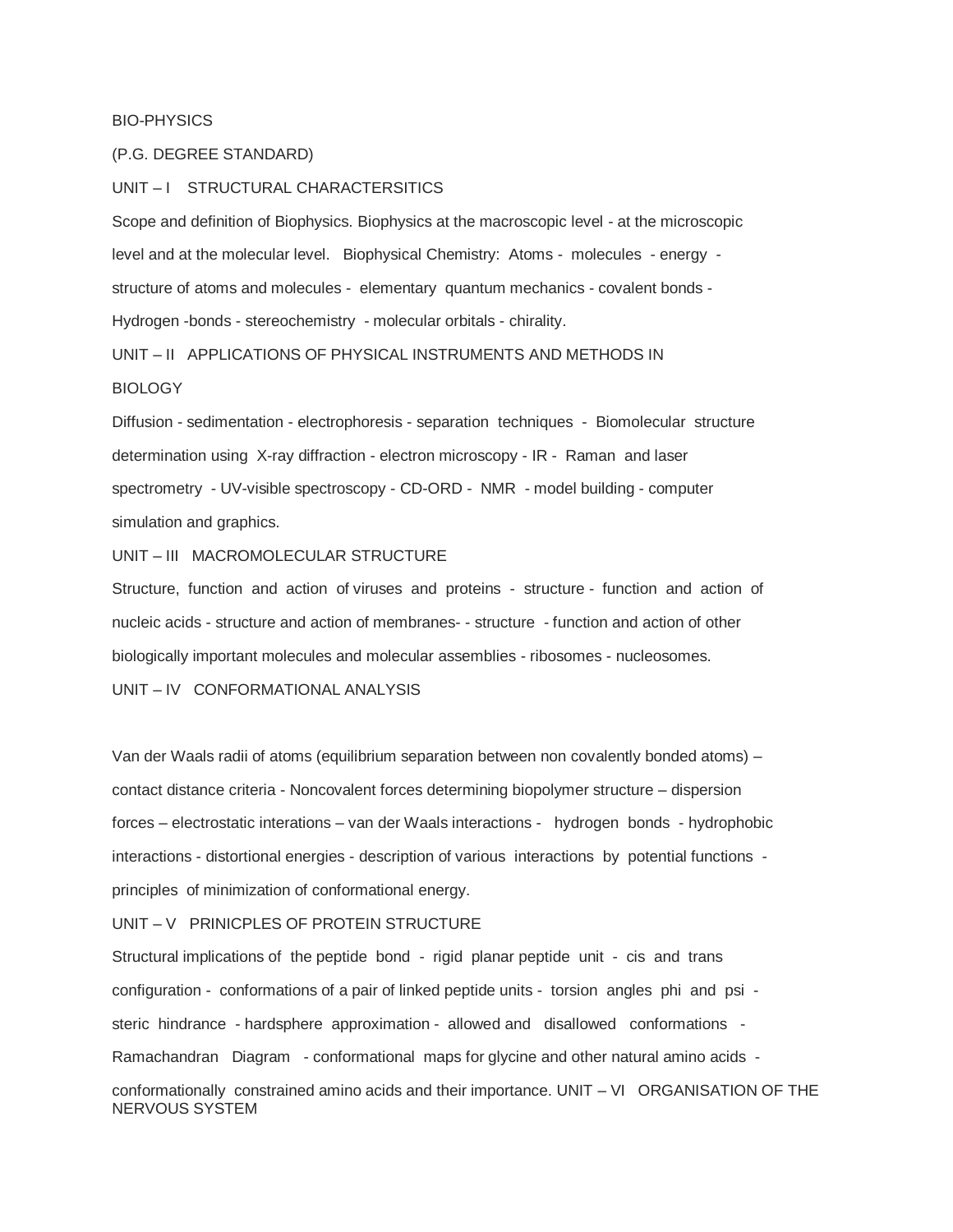Membrane potentials - origins of membrane potential - electrochemical potentials - Donnan equilibrium - Nernst equation - Goldman equation.

Membrane transport - diffusion-facilitated diffusion - membrane transport proteins - carrier mediated transport - channel mediated transport.

UNIT – VII RADIATION PHYSICS

Radiation Quantities, units and definitions - Radiation measurement. Radiation Biology of Normal tissue system - Biological effects of ionizing radiation - structural changes in chromosomes - Gene muatation - metabolism and biological effects of radionuclide. Radiation hazards, Evaluation and control - Regulatory aspects of radiological safety - disposal of radioactive waste. Physics of laser - different types of lasers - biomedical applications - C.T.scan - ultra sonography. NMR Imaging – Principles – Applications. UNIT – VIII COMPUTERS IN BIOLOGY

Use of computers in sequence analysis and structure analysis – sequence projects structure projects – definitions– structural and functional genomics. The digital nature of biological information – elements of molecular biology – the transfer of information in biological systems – representation of biological molecules as strings of symbols – correspondences to other branches of computation, including computational linguistics, pattern recognition, image processing, etc. Elements of computer science – hardware – software – hierarchies in software – operating systems and application software – algorithms and computational complexity – examples – travelling salesman problem – protein folding problem – the internet. UNIT – IX DATABASES AND ALGORITHMS FOR ANALYSIS OF SEQUENCE Computer databases – bio molecular databases – sequence databases – structural databases – details of organisation, access and deposition – derived and specialised databases - data mining homology v/s similarity – dot matrices – sequence comparison using Needleman and Wunsch method – Hash coding – BLAST and FASTA – Structure analysis – distance matrices – examples

UNIT X CRYSTALLOGRAPHY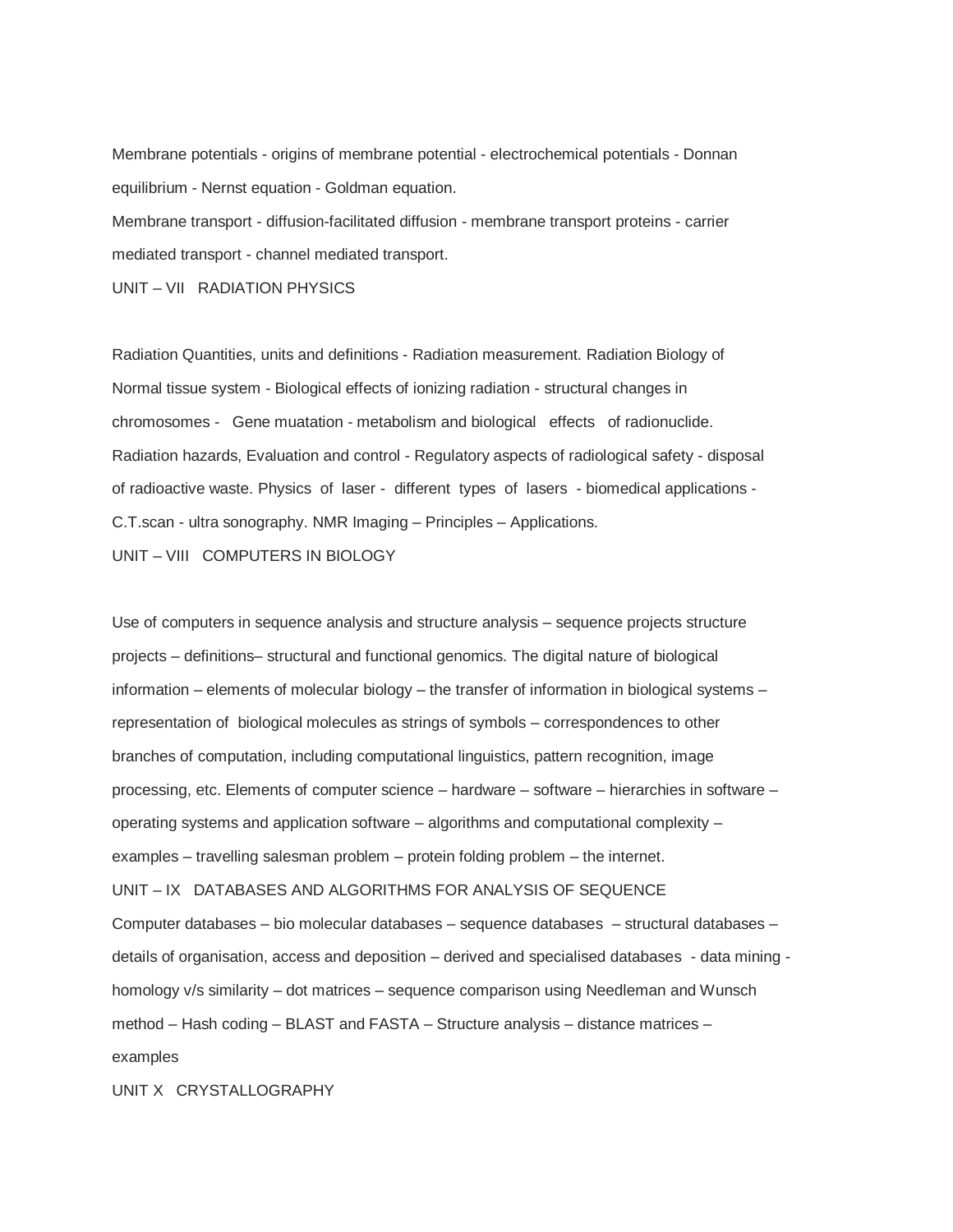External features and symmetry – unit cell and Miller indices – seven crystal systems – Bravais lattices – point groups and space groups – X-ray diffraction – Bragg's law –Generation, detection and properties of X-rays-choice of radiation, synchrotron radiation Powder photographs – interpretation of powder photograph – ASTM indexTheory of diffraction by helical structures and application to alpha-helix and DNA. BOOKS FOR STUDY 1. Introduction to Biophysics, C. Sybesma. Academic Press, New York (1977) 2. Lehninger Principles of Biochemistry, D.L.Nelson & M.M.Cox, Worth Publishers, USA (2000).

- 3. Introductory Biophysics , V. Pattabhi & N. Gautham, Narosa Publications (1999)
- 4. Biochemistry , D.Voet & J.G.Voet, John Wiley & Sons, New York (1995).
- 5. Molecular Cell Biology (IV edition) H. Lodish, A. Berk, S.L. Zipursky, P. Matsudaira ,
- D. Baltimore & J. Darnel, W.H. Freeman & Company (2000).
- 6. Genes VII, B.Lewin, Oxford Univ. Press (2000).

7. Radiation Biophysics, E. L. Alpen, Prentice-Hall, New Jersey, USA, (1990).

8. Cell structure and function, A.G. Loewy, P. Siekevitz, J. R. Menninger, & J. A.N.

Gallant, Saunders College Publishing (1991).

9. Principles of cell and Molecular Biology L.J. Kleinsmith & V.M. Kish, Heorper-Collins College publishers (1995).

10. Bioinformatics: A practical guide to the analysis of genes and proteins. A.D.

Baxevanis and B.F. Francis (eds). John Wiley and Sons (1998).

11. Introduction to Bioinformatics. T.K. Attwood and D.J. Parry-Smith, Addison Wesley Longman Ltd. (1999).

12. Bioinformatics – Data bases and Algorithms N. Gautham, Narosa Publications (2006).

13. X-ray Structure Determination, G.H. Stout and L.H. Jensen, John Wiley and Sons Inc., New York (1989).

14. Conformation in Fibrous proteins, R.D.B. Fraser & T.P. MacRae, Academic press, New York (1973).

15. Biophysical Chemistry Vol.11, C.R. Cantor & P.R. Schimmel, W.H. Freeman & Co., San Francisco (1980).

16. The Basics of Crystallography & Diffraction, C. Hammond, IUCr – Oxford University